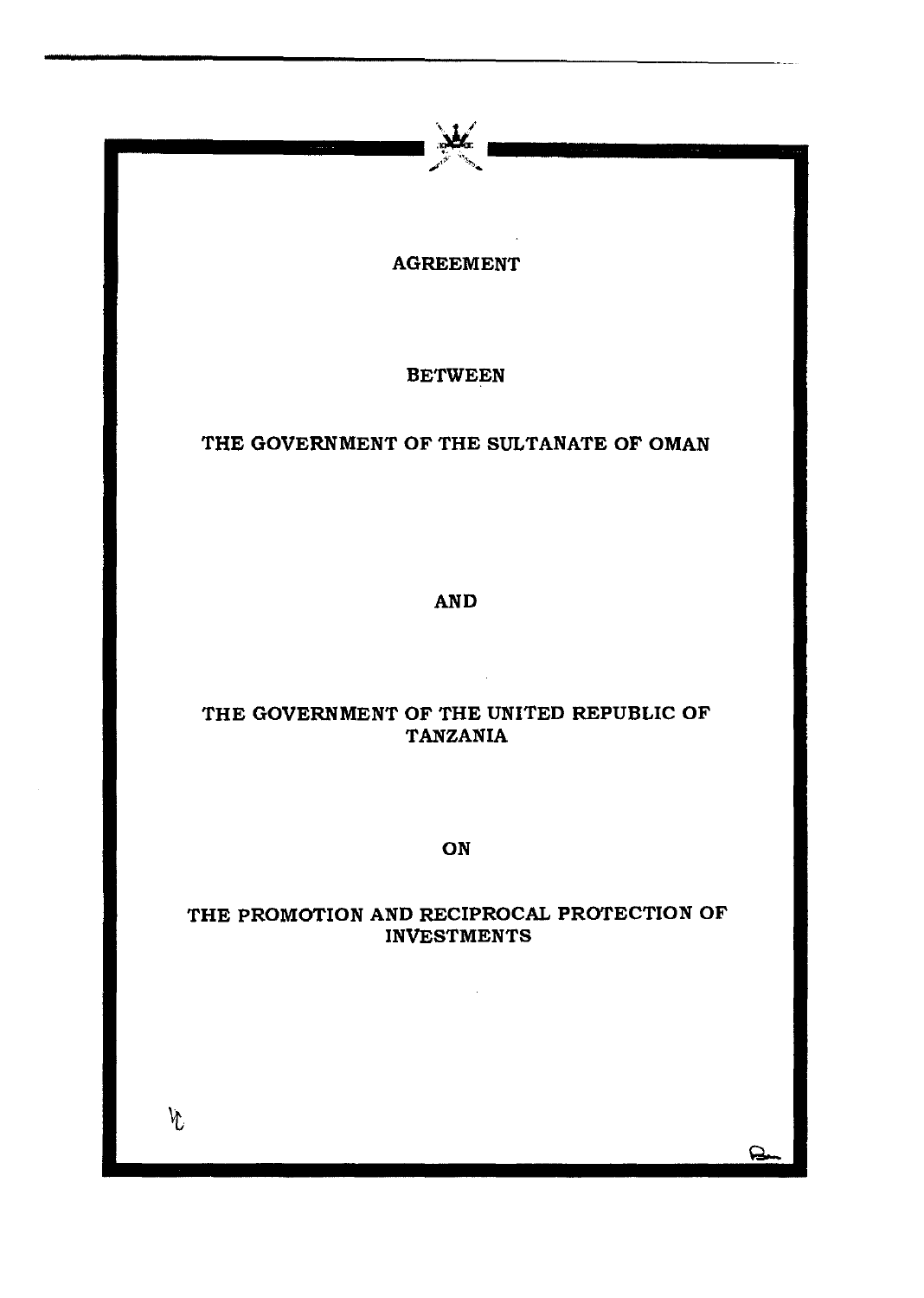# **Preamble**

The Government of the Sultanate of Oman and the Government of the United Republic of Tanzania (hereinafter referred to as the "Contracting Parties").

Desiring to intensify economic co-operation for the mutual benefit of both countries; and to create and maintain favourable conditions for investments by investors of one Contracting Party in the territory of the other Contracting Party.

Recognizing that the promotion and reciprocal protection of such investments favour the **economic prosperity of the two Contracting Parties and stimulate investment initiatives,** 

Have agreed as follows:

# **ARTICLE I Definitions**

For the purpose of this agreement:

- (I) "investment" shall mean any kind of asset owned or controlled, invested directly or indirectly by an investor of one Contracting Party in the territory of the state of the other Contracting Party, provided that the investment has been made in accordance with the laws and regulations of the other Contracting Party, and shall include in particular though **not exclusively:** 
	- (a) movable and immovable property as well as any other property rights;
	- $(b)$  shares, debentures, stocks and any other kind of participation in companies;
	- (c) title to money and claims to a legal perlormance under contract having an **economic value;**
	- (d) intellectual property rights including copyrights. industrial property rights. patents. industrial designs. models, trade marks and trade names. trade secrets, technical prucesses. know-how and goodwill.
	- (c) an) right conterred by law or contract or by virtue of licenses or permits including  $c$  one essions to search for, develop, or exploit natural resources.

Any alteration of the form in which assets are invested or reinvested shall not affect their qualification as investments provided that such alteration is not in conflict with the provisions of this Agreement and the legislation or the Contracting Party on the territory of which the **investment is made.** 

- (2) "investor" with regard to either Contracting Party. shall mean:
	- (a) **any natural person \.Vho is a national of that Contracting Party pursuant to its legislation: and**
	- (b) any legal person recognized in accordance with the laws and regulations of that **Contracting Party.**

(⊰.

 $^{\mathfrak{b}}$ 

 $\mathbf{l}$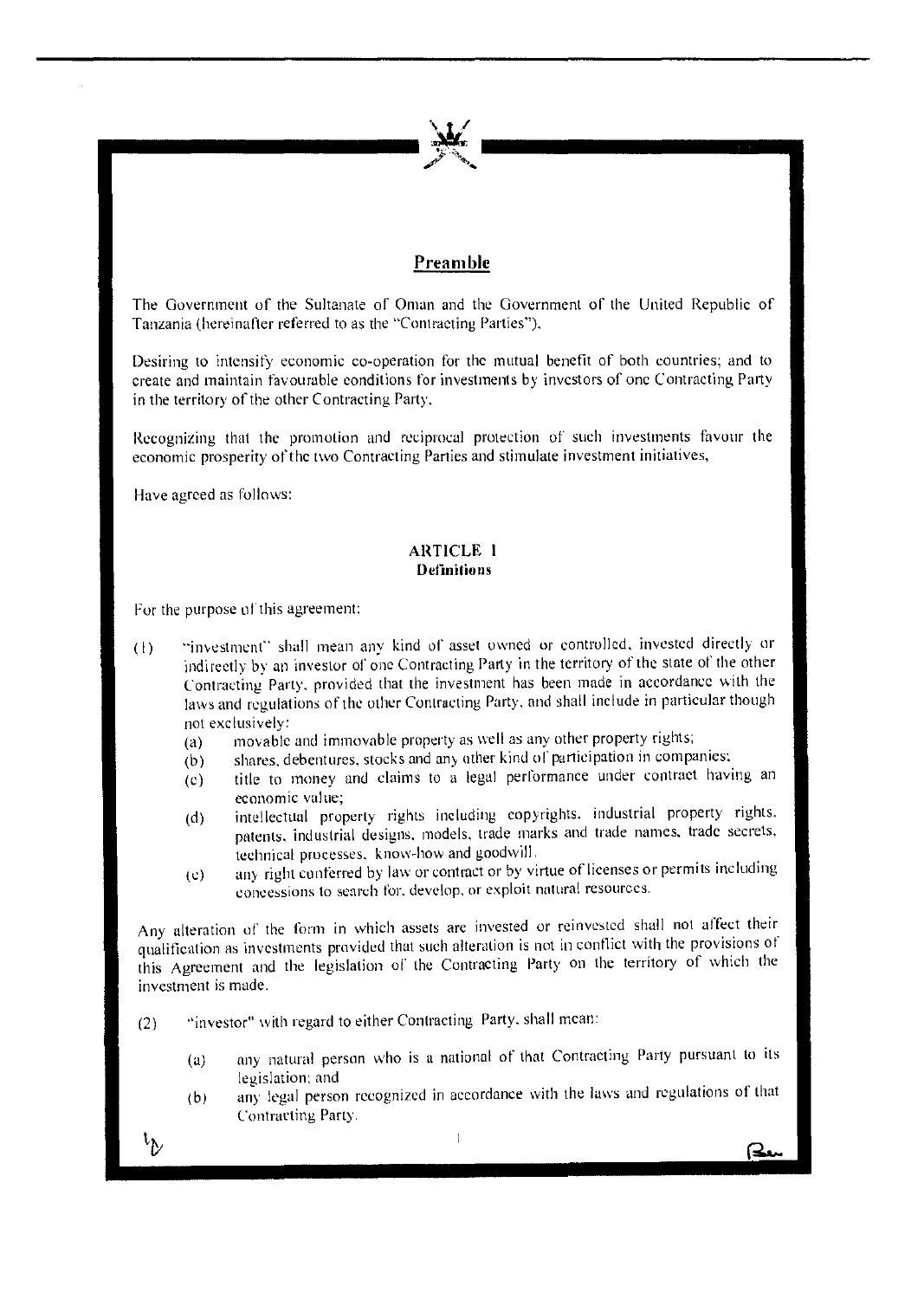(3) "returns", shall mean the amounts yielded by an investment or reinvestment and in particular. though not exclusively include profit. interest. capital gains. dividends. royalties or fees.

-------/''.. ~ \_\_\_\_\_\_ \_

(4) "territory" with respect to each Contracting Party the land. territorial waters, maritime area and air space under its sovereignty including the exclusive economic zone. the continental shelf and subsoil. over which the Contracting Party exercises sovereign rights and jurisdiction in accordance with its domestic law and the provisions of international law.

## **ARTICLE 2**

#### **Promotion and Protection of Investments**

- (I) Each Contracting Party shall. subject to its general policy in the tield of foreign **investment, promote in its territory investments in accordance with its legislation.**
- (2) Subject to the laws and regulations relating to the entry and sojourn of aliens, individuals working for an investor of one Contracting Party, as well as members of their household, shall be permitted to enter into, remain on and leave the territory of the other Contracting Party for the purpose of carrying out activities associated with investments in the territory of the latter Contracting Party.
- (3) Each Contracting Party shall ensure fair and equitable treatment of investments by investors of the other Contracting Party, and shall not impair the management, **maintenance**, use, enjoyment or disposal thereof nor acquisition of goods and services or the sale of their production through unreasonable or discriminatory measures.
- (4) Each Contracting Party shall protect within its territory investments made in accordance with its laws and regulations by investors of the other Contracting Party and shall not **impact by unreasonable or discriminatory measures the management. maintenance. use.**  enjoyment, extension. sale and liquidations of such investments.

#### **ARTICLE3**

#### **Trca tment of I m·cs tmcn ts**

- (1) Each Contracting Party shall accord to the investments and returns by investors of the other Contracting Party a treatment which is no less favourable than that accorded to investments and returns made by its own investors or by investors or third States, whichever is the more favourable to the investors.
- (2) Notwithstanding the provisions of paragraph (I) of this Article, a Contracting l'arty which has concluded or may conclude an agreement regarding the formation of a customs

 $^{\mathrm{t}}$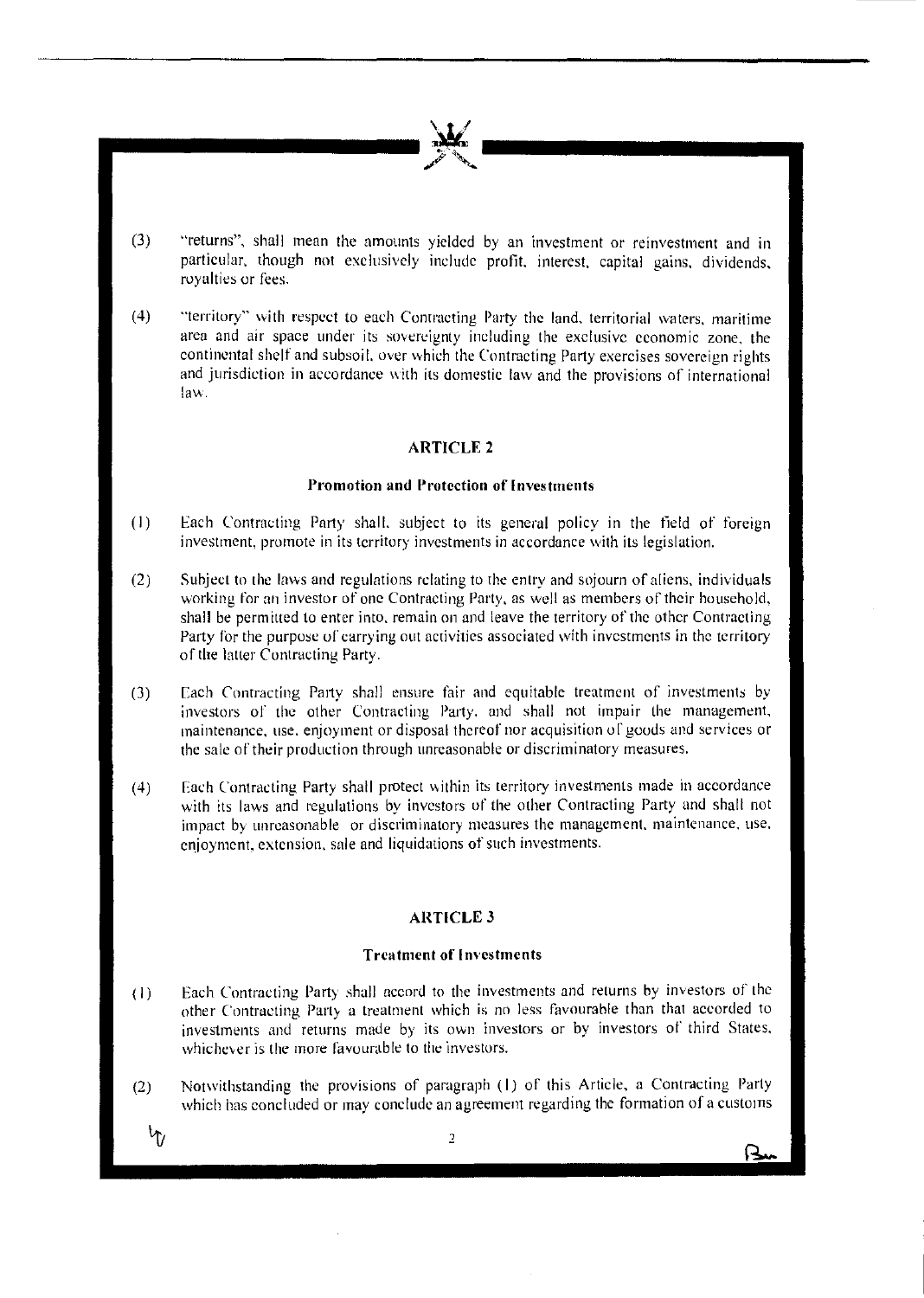**union. a common market or a free-trade area shall be free to grant more favourable**  treatment to investments by investors of the State or States which are also parties to the aforesaid agreements, or by investors of some of these States.

- (3) The provisions of paragraph (I) of this Article shall not be construed so as to oblige one Contracting Party to extend to investors of the other Contracting Party the benefit of any treatment, preference or privilege resulting from any international agreement or arrangement relating wholly or mainly to taxation or any domestic legislation relating wholly or mainly to taxation.
- (4) In view of the inadequate experience and insu!'licient capacity of national entrepreneurs, the United Republic of Tanzania reserves the right to grant special incentives to its nationals and companies in order to stimulate their entrepreneurship. Such incentives shall be considered compatible with this Article provided they do not significantly affect the investments and activities of investors of the other Contracting party.
- (5) The provisions of paragraphs (2) and (3) or this Article shall not be considered so as to oblige one Contracting Party the benefits of any treatment, preference or privilege resulting from
	- (a) any membership or affiliation to a Free Trade Area, a present or future Customs Union, Common Market or any form of regional economic cooperation.
	- (b) any agreements on the Avoidance of Double Taxation or any other form of **agreements or matters related to taxation.**
- (6) The provisions of paragraph (I) of this Article shall not oblige either Contracting Party to accord investors of the other Contracting Party the same treatment that it accords to its own investors with regard to ownership of lands and real estate and obtaining grants and **soft loans.**

### **ARTICLE 4**

#### **Expropriation and Compensation**

- (1) Neither Contracting party shall take any measures depriving, directly or indirectly, an investor of the other Contracting Party of an investment unless the following conditions are complied with:
	- (a) the measures are taken in the public interest and under due process of law;
	- (b) the measures are distinct and not discriminatory; and
	- (c) the measures are accompanied by provisions for the payment of prompt. adequate and effective compensation, which shall be transferable without delay in a freely **convertible currency.**
- (2) (a) Such compensation shall amount to the lair market value of the investment expropriated at the time immediately before the expropriation or impending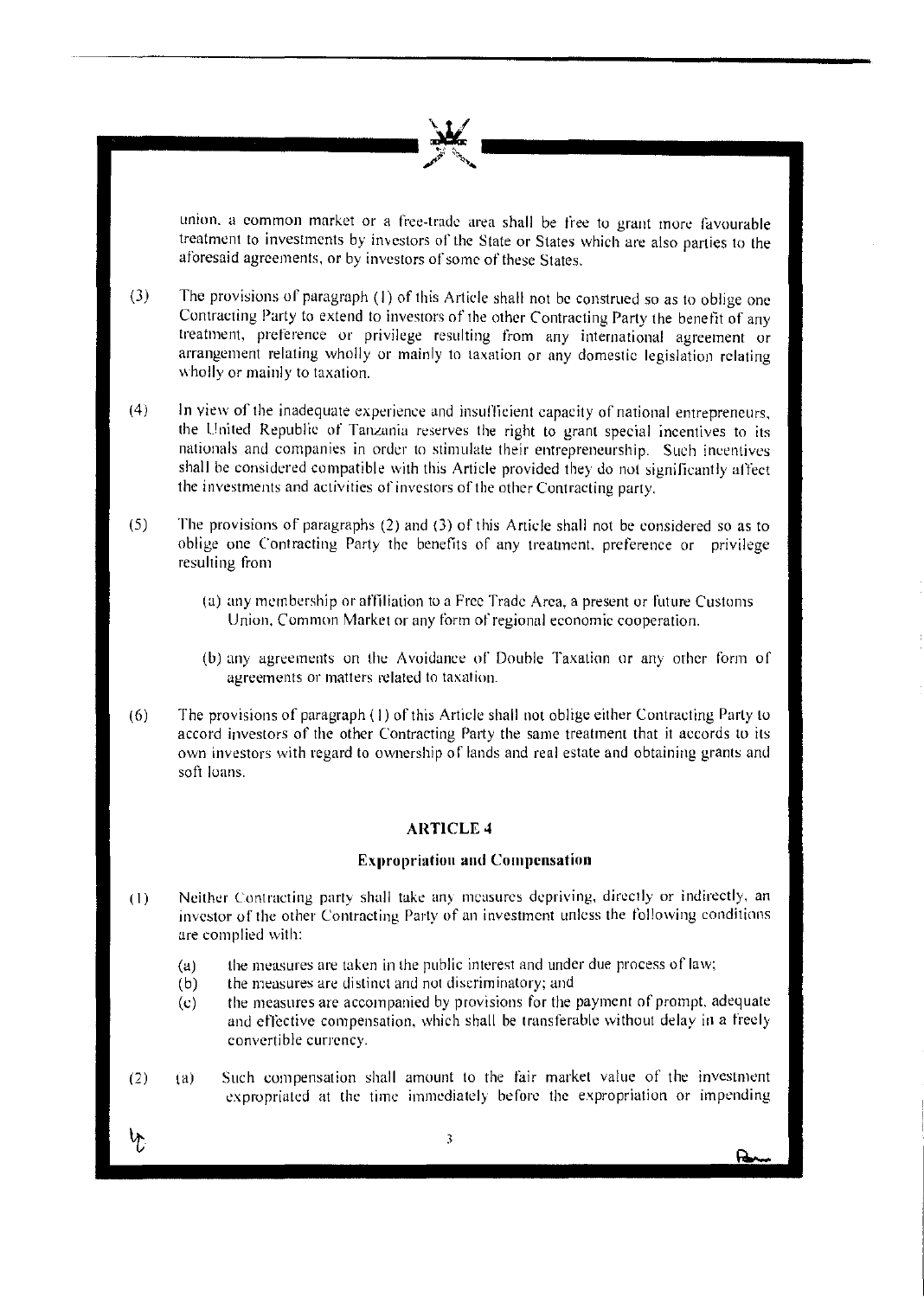

expropriation became known in such a way as to affect the value of the investment (hereinafter referred to as the "Valuation Date").

- (b) Such fair market value shall at the request of the investor be expressed in a freely convertible currency on the basis of the current LIBOR rate of interest applicable to the currency in which the investment was originally undertaken. Compensation shall also include interest at a commercial rate established on a market basis from the date of expropriation until the date of payment.
- (3) The provisions of paragraph (I) and (2) of this Article shall also apply to the returns from an investment as well as, in the event ol"liquidation, to the proceeds from the liquidation.
- ( 4) Investors of either Contracting Party who suffer losses of their investments in the territory of the other Contracting Party due to war or other armed conflict, a state of national emergency, revolt, insurrection or riot shall be accorded, with respect to **restitution, indcmnitication. compensation or other settlement. a treatment which is no**  less favourable than that accorded to its own investors or to investors of any third State. Resulting payments shall be transferable without delay in a freely convertible currency.
- (5) The provision of paragraph (4) of this Article shall apply to investors of one Contracting Party who in any of the situations referred to in that paragraph suffer losses in the territory of the other Contracting Party resulting from:
	- (a) Requisition of their property by the forces or authorities of the latter Contracting Party. or
	- (bi Destruction of their properly. by the forces or authorities of the latter Contracting Party, which was not caused in combat action or was not required by necessity of the **situation.**

### **ARTICLE 5**

## **Transfers**

- $(1)$ Each Contracting Party shall guarantee that all payments relating to investments in its territory of investors of the other Contracting Party be freely transferred into and out of its territory without delay in a freely convertible currency. Such transfers shall include, in particular, though not exclusively:-
	- (a) the initial capital and any additional capital, including reinvested returns. used to **maintain or develop an investment.**
	- (b) **the returns:**
	- (c) the proceeds from a total or partial sale or liquidation of an investment;
	- (d) funds in repayment of loans related to investments;
	- $(e)$ payments of compensation under Article 4;
	- (f) payments arising out of the settlement of a dispute;

4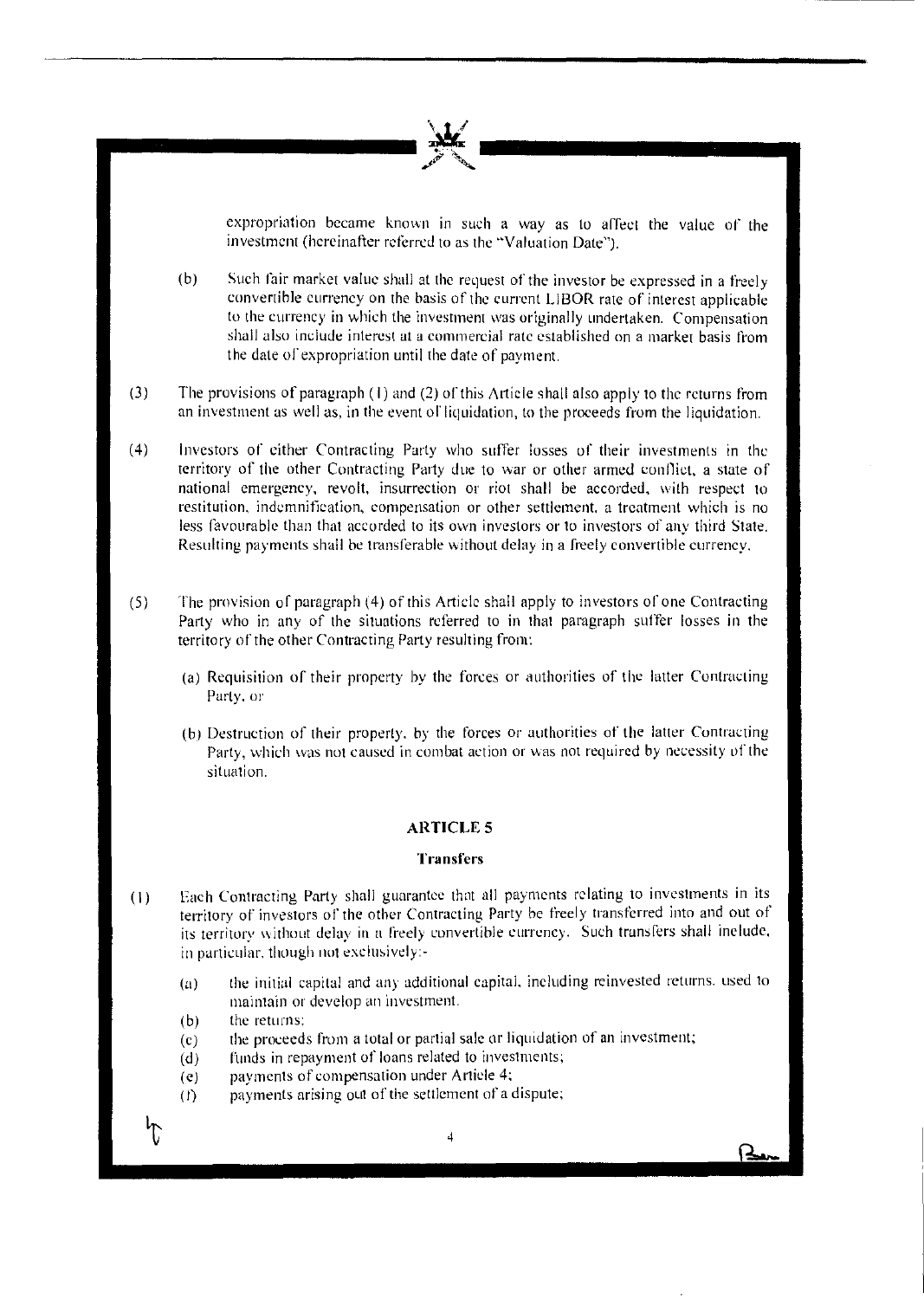

- (g) earnings of individuals, not being nationals, who are allowed to work in connection with an investment in its territory and other amounts appropriated for the coverage of expenses connected with the management of the investment.
- (2) Transfer shall be effected at the market rate of exchange existing on the day of transfer with respect to spot transactions in the currency to be transferred.

In the absence of a market for foreign exchange, the rate to be used will be the most recent rate applied to inward investments or the most recent exchange rate for conversion of currencies into Special Drawing Rights, whichever is the most favourable to the **investor.** 

- (3) A Contracting Party may require that, prior to the transfer of payments relating to an investment. tax obligations in relation to such an investment are fulfilled by the investors, provided that such obligations shall be non-discriminatory and shall not be used to defeat the purpose of paragraphs I) and 2) of this Article.
- (4) Notwithstanding paragraph **(f)** of this Article. a Party may prevent or delay a transfer through the equitable, non-discriminatory and good faith application of its laws and **regulations relating to linancial obligations in connection with insolvency: dealing in**  securities. **futures.** options or derivatives; criminal offences; law enforcement; adjudicatory proceedings and satisfaction of judgments; and, social security, public **retirement or compulsory savings schemes.**

# **ARTICLE 6**

#### **Su broga lion**

**If either Contracting Par1y makes payment Linder an indemnity. guarante'.! or insurance contract it**  has given in respect of an investment or any part thereof in the terrrtory of the other Contracting Party. the latter Contracting Party shall recognize:

- (a) The assignment of any right or claim from the party indemnified to the former Contracting Party or its designated Agency: and
- (b) That the former Contracting Party or its designated Agency is entitled by virtue of **subrogation to exercise the rights and enforce the claims of such a party.**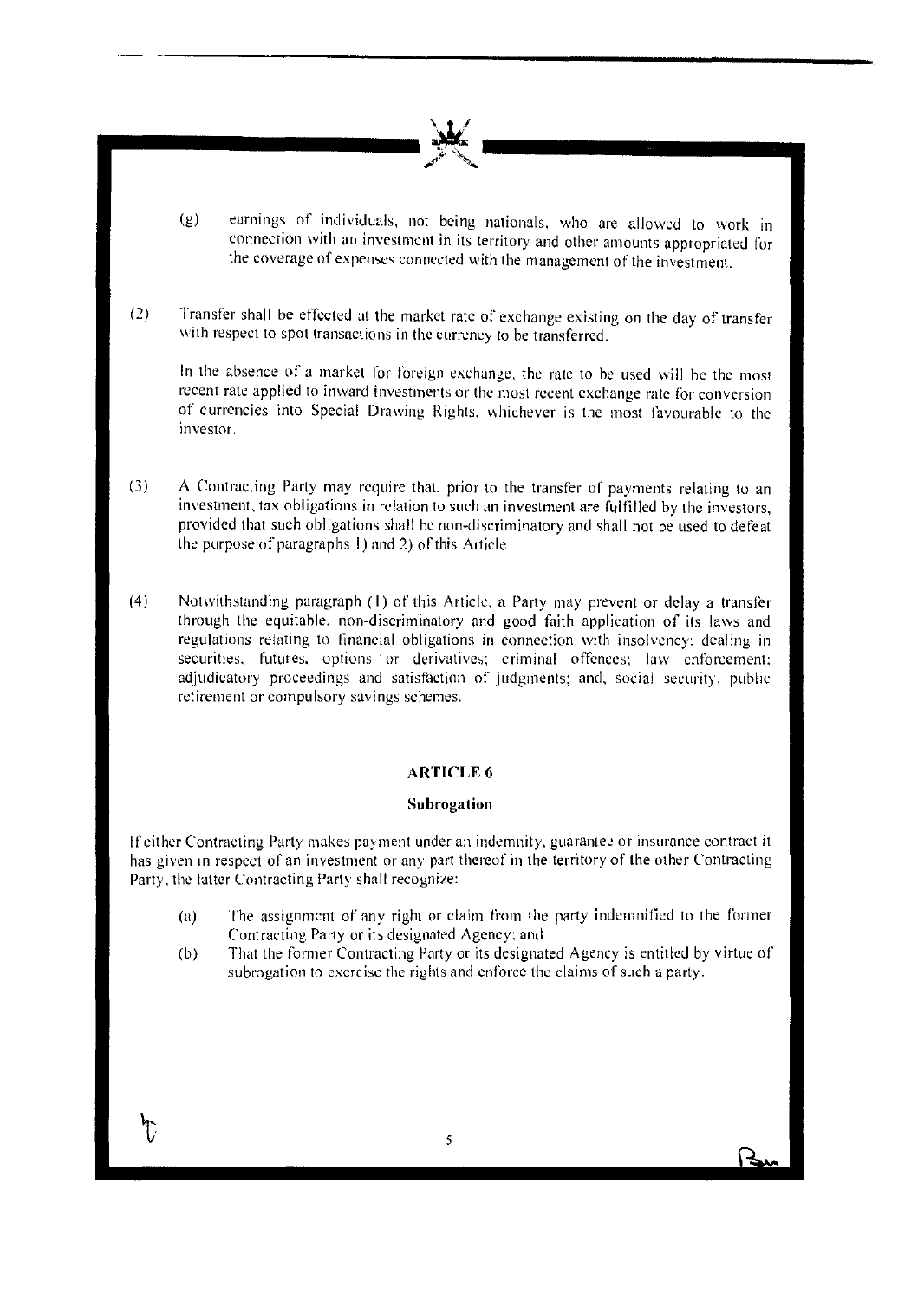

# **ARTICLE** 7

# **Disputes between an Investor and a Contracting l'arty**

- **(I) Any dispute concerning an investment bet\veen an investor of one Contracting Party and**  the other Contracting Party shall, if possible, be settled amicably.
- (2) If any such dispute cannot be settled within three months following the date on which the dispute has been raised by the investor through written notification to the Contracting Party. the investor concerned may request to submit the dispute to:
	- a) The competent court of the Contacting Party in whose territory the investment has **been made: or**
	- b) The International Centre for Settlement of Investment Disputes (ICSID) for settlement by arbitration under the Washington Convention of 18 March. 1965 on the Settlement of Investment Disputes between States and Nationals of Other States, or
	- c) Should the ICSID not be available, an ad hoc tribunal shall be set up under the Arbitration Rules of' the United Nations Commission on International Trade Law (UNCITRAL). The appointing authority under the said rules shall be the Secretary - General of ICSID.

If the parties to such a dispute have different opinions as to whether conciliation or arbitration is the more appropriate method of settlement, the investor shall have the right to choose.

- (3) If an investor concerned with the dispute decides to submit the case to one uf the authorities mentioned in paragraph  $(2)$  of this Article, then he shall have no right to submit it to any other authority.
- (4) Any arbitral award rendered pursuant to this Article shall be final and binding on the parties to the dispute. Each Contracting Party shall carry out without delay the provisions ol' any such award and provide in its territory for the enforcement of such award.
- $(5)$  is A Contracting Party which is a party to a dispute shall not at any stage of arbitration proceeding or enforcement of an arbitration award, raise the objection that the investor who is the other party to the dispute has received an indemnity to cover all or part of its **losses by virtue of un indemnity. guarantee or insurance contract.**

## **AHTICLE 8**

# **Settlement of Disputes between the Contracting Parties**

 $(1)$ Any dispute between the Contracting Parties concerning the interpretation or application of this Agreement shall. if possible. be settled by negotiations and consultations through diplomatic channels.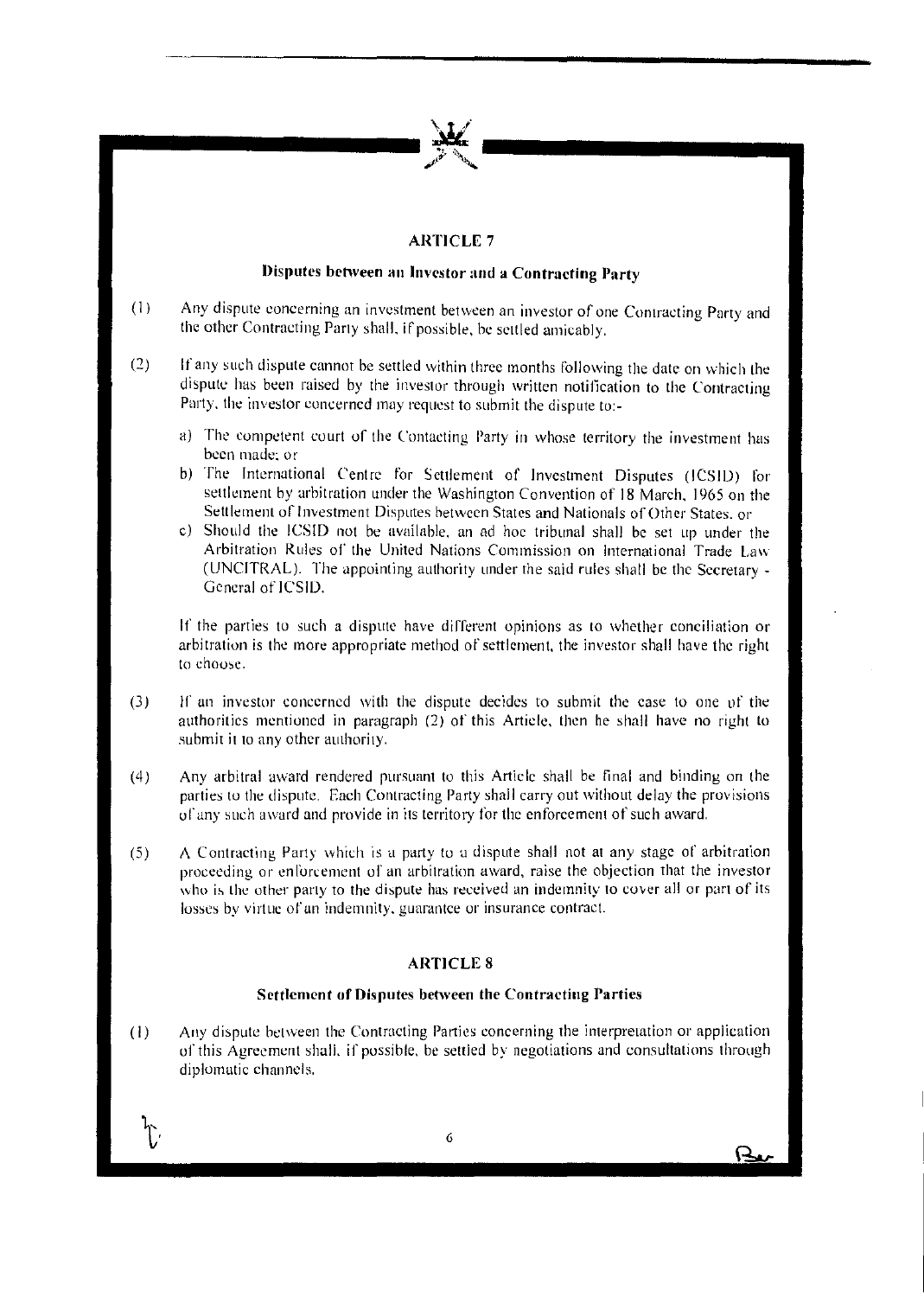

- (2) If the dispute cannot be settled within three months, following the date on which such negotiations were requested by either Contracting Party. it shall at the request of either Contracting Party he submitted to an arbitration tribunal.
- (3) The arbitration tribunal shall be set up for each individual case in the following way:
	- a) Each Contracting Party shall appoint one member.
	- b) These two members shall then select a member from a third State, which maintains diplomatic relations with both Contracting Panics and who on approval by the two Contracting Parties. shall be appointed as Chairperson of the tribunal.
	- c) The members shall be appointed within two months. and the chairperson within tour months from the date either Contracting Puny has advised the other Contracting Party of its wish to submit the dispute to an arbitration tribunal.
- ( 4) If the time limit referred to in paragraph (3) of this Article have not been complied with either Contracting Party may, in the absence of any other relevant arrangement, invite the President of' the International Court of Justice to make the necessary appointments.
- (5) It' the President of the International Court of Justice is prevented from discharging the function provided for in paragraph (4) of this Article or is a national of either Contracting Party:
	- a) the Vice President shall be invited to make the necessary appointments.
	- b) If the Vice-President is prevented from discharging the said function or is a national of either Contracting Party, the most senior member of the Court who is not incapacitated or a national of either Contracting Party shall be invited to make the ne~.:essary **appointments.**
- (6) The arbitration tribunal shall reach its decision by a majority of votes. the decision being tina! and binding on the Contracting Parties.
	- a) Each Contracting Party shall bear the cost of its member and their representation in the arbitration proceedings.
	- b) The cost of the chairperson as well as any other costs shall be borne in equal parts by the two Contracting Parties.
	- c) The arbitration tribunal may. however, in its decision direct that a higher proportion of costs shall be borne by one of the Contracting Parties.
	- d) **1** n all other respects the pmcedure of the arbitration tribunal shall be determined by the tribunal itself.

## **ARTICLE 9**

## **Application of the Agreement**

(I) This Agreement shall apply to all investments, whether made before or after its entry into force. hut shall not apply to any dispute concerning an investment which arose. or any claim concerning an investment which was settled before its entry into Ioree.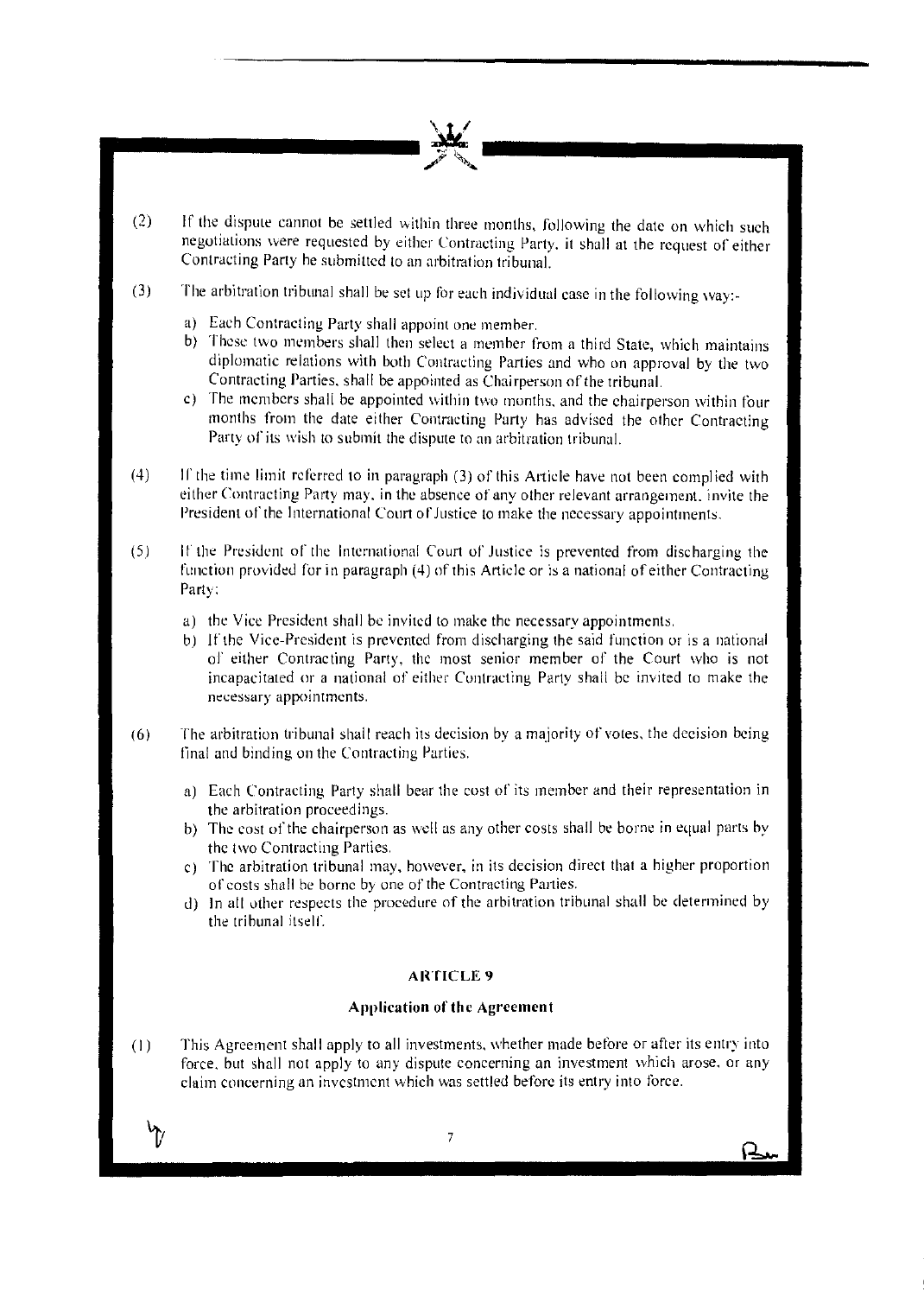$(2)$  This Agreement shall in no way restrict the rights and benefits which an investor of one Contracting Party enjoys under national or international law in the territory of the other Contracting Party.

 $\frac{1}{2}$ 

## **ARTICLE 10 Application or Other Rules**

If the laws of either Contracting Party or their existing obligations under International Law at present or established hereafter between the Contracting Parties. in addition to the present Agreement. contain rules whether general or specific. entitling investments by investors of the other Contacting Party to a treatment more favourahle than is provided for by the present Agreement. such rules to the extent that they ure more favourable may call for the amendment of the Agreement.

# **ARTICLE II Amendment of the Agreement**

This agreement or any part thereof may be amended by the mutual agreement of the Contracting Parties through the Exchange of Letters or Protocols.

## **ARTICLE 12 Entry into Force, Duration and Termination**

- $(1)$ The Contracting Parties shall notify each other when the legal procedures for the entry into force of this Agreement have been fulfilled. The Agreement shall enter into force on the first day of the second month following the date of receipt of the last notification.
- (2) This Agreement shall remain in force for a period of fifteen years. Thereafter it shaff remain in force for similar period on the expiration of twelve months unless either Contracting Party notifies the other Contracting Party of its decision to terminate this **Agreement.**
- (3) In respect of investments made prior to the date when the notice of termination of this Agreement becomes effective, the provisions of Article I to 10 shall remain in force for a further period of fifteen years from that date of termination of the Agreement.